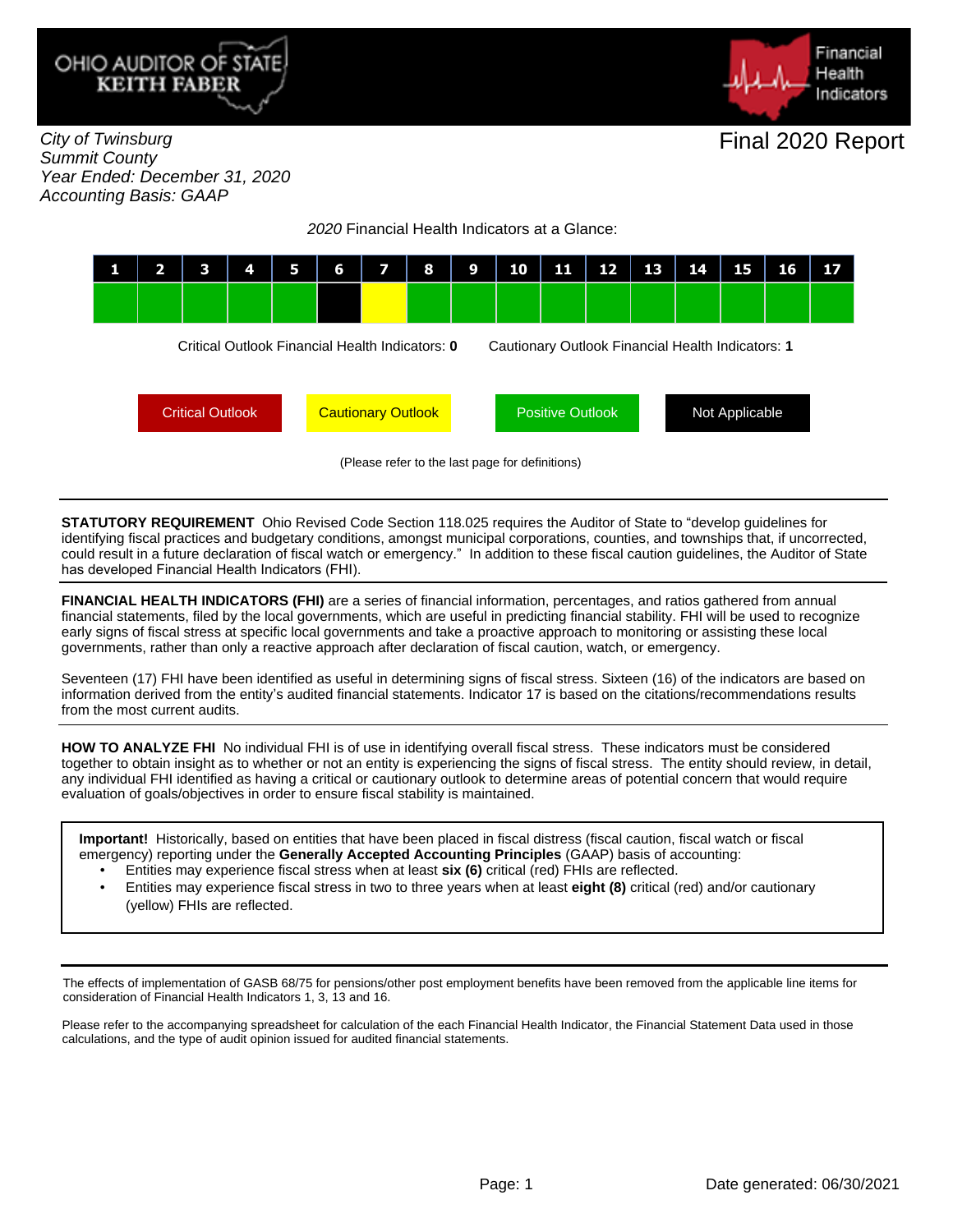



City of Twinsburg Summit County Year Ended: December 31, 2020 Accounting Basis: GAAP





#### **Unrestricted Net Assets/Position of Governmental Type Activities (GTA)**

Unrestricted net assets/position represents the portion of net position that has no related liabilities or restriction as to use.

#### **Description of indicator and what it means:**

This indicator identifies when an entity has a declining or negative unrestricted net assets/position.

#### **Why is it important?**

This indicator identifies if net assets/position is available for unrestricted purposes. Although unrestricted net assets/position may not be in liquid form, it is important to have net assets/position available and unrestricted as to use. If an entity's unrestricted net assets/position is declining or is negative, it leaves little or no room for unexpected expenses; and therefore, is a sign of fiscal stress.

#### **Critical Outlook**– Zero or negative amount

**Cautionary Outlook** – Decline between the current and prior year by more than a 1%

### **Unassigned Fund Balance of the General Fund**

Unassigned fund balance is the portion of fund balance that has no related liabilities or has not otherwise been obligated.

### **Description of indicator and what it means:**

This indicator identifies when an entity has a declining or negative unassigned fund balance.

#### **Why is it important?**

This indicator identifies if fund balance is available for unrestricted purposes. Although unassigned fund balance may not be in liquid form, it is important to have fund balance available without restrictions as to use. If an entity's unassigned fund balance is declining or is negative, it leaves little or no room for unexpected expenses; and therefore, is a sign of fiscal stress.

**Critical Outlook** – Zero or negative amount **Cautionary Outlook** – Decline between the current and prior year by more than a 1%

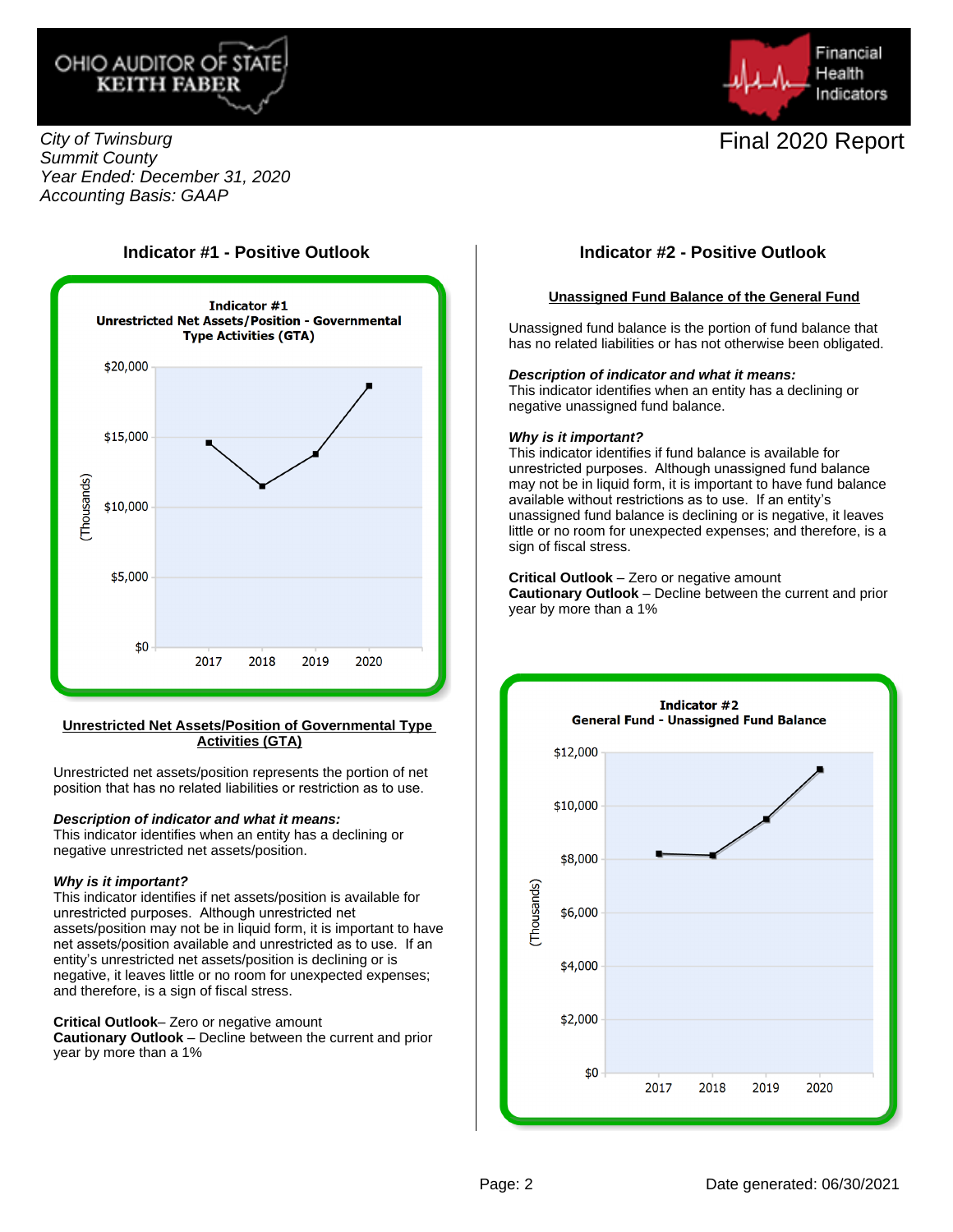



City of Twinsburg Summit County Year Ended: December 31, 2020 Accounting Basis: GAAP

## **Indicator #3 - Positive Outlook Indicator #4 - Positive Outlook**

#### **Change in Unrestricted Net Assets/Position - GTA**

#### **Description of indicator and what it means:**

This indicator identifies changes (increases or decreases) in unrestricted net assets/position from the prior years to the current year and is useful in identifying local governments whose unrestricted net assets/position is deteriorating.

#### **Why is it important?**

A declining unrestricted net assets/position can be a sign of fiscal stress. This indicator is important in identifying a trend of deteriorating unrestricted net assets/position as well as how rapidly it is deteriorating.

**Critical Outlook** – The current period and at least two of the previous three periods reflect a zero or negative amount **OR** a rapidly declining trend defined as a decline in each of the last 3 periods with a drop of greater than 20%

**Cautionary Outlook** – Declining trend defined as a decline in each of the last 3 periods with a drop of 10% to 20%





### **Change in General Fund Unassigned Fund Balances**

#### **Description of indicator and what it means:**

This indicator identifies changes (increases or decreases) in unassigned general fund balance from the prior years to the current year and is useful in identifying local governments whose unassigned general fund balance is deteriorating.

#### **Why is it important?**

A declining unassigned general fund balance can be a sign of fiscal stress. This indicator is important in identifying a trend of deteriorating unassigned general fund balance as well as how rapidly it is deteriorating.

**Critical Outlook** – The current period and at least two of the previous three periods reflect a zero or negative amount **OR** a rapidly declining trend defined as a decline in each of the last 3 periods with a drop of greater than 20% **Cautionary Outlook** – Declining trend defined as a decline in each of the last 3 periods with a drop of 10% to 20%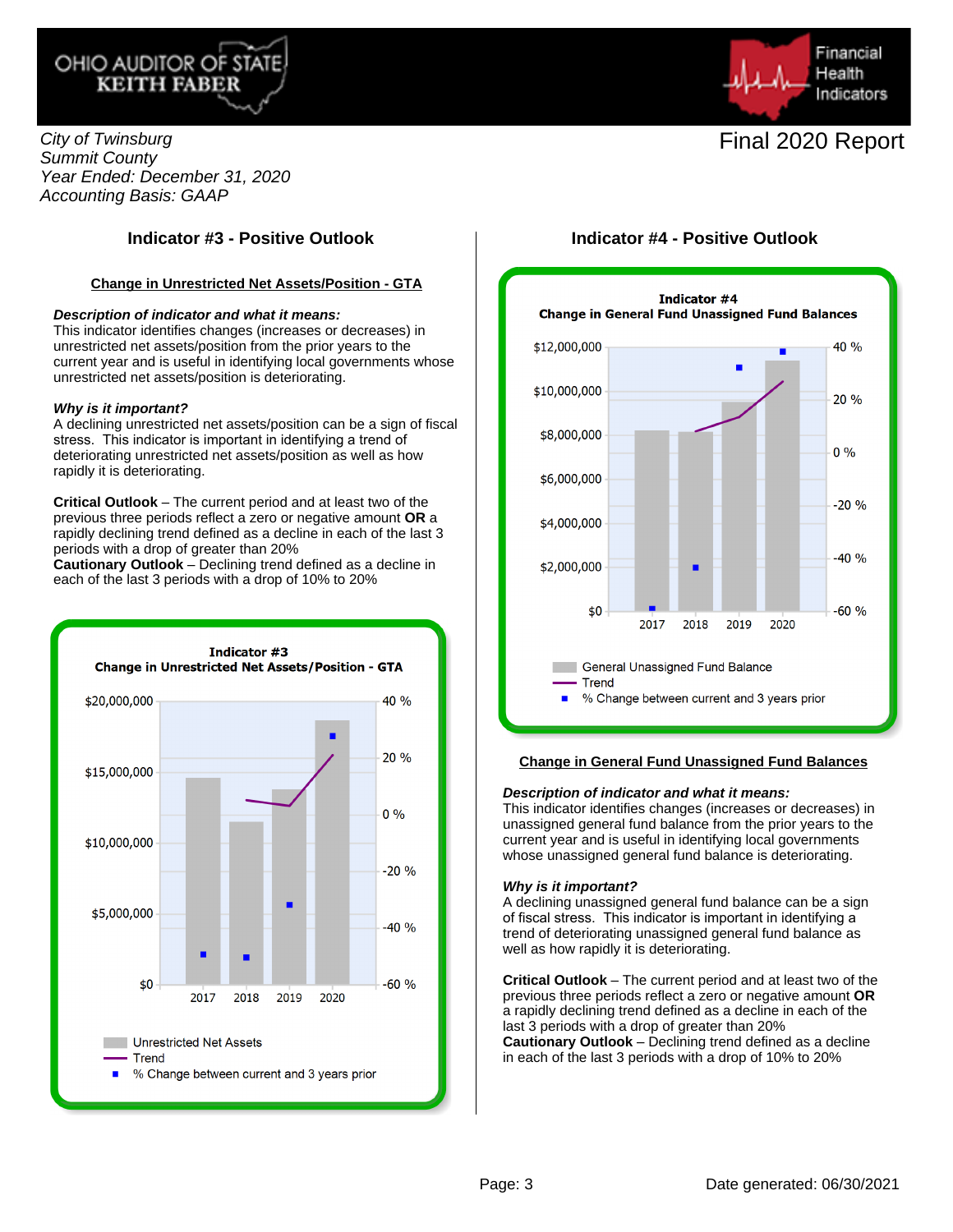



City of Twinsburg Summit County Year Ended: December 31, 2020 Accounting Basis: GAAP

## **Indicator #5 - Positive Outlook Indicator #6 - Not Applicable**



### **Total General Fund (GF) Balance/GF Revenues**

#### **Description of indicator and what it means:**

This indicator identifies reserves available in the General Fund. The larger the reserve the better the entity is able to absorb, in the short term, the impact of sudden revenue loss or significant increases in operating costs and begin planning financial adjustments.

#### **Why is it important?**

This indicator identifies a low reserve of fund balance even if Indicators 1 through 4 do not indicate negative unrestricted net assets/position or unassigned fund balance.

**Critical Outlook** – Negative percentage, very low percentage (<1/24th or 4%), **OR** if fund balance is less than a 2 month carryover (17%), a rapidly declining trend defined as a drop of 10% or greater over a 3 year period.

**Cautionary Outlook** – Low percentage (< 1/12th or 8%) **OR** if fund balance is less than a 2 month carryover (17%), a declining trend defined as a drop of 5% - 10% over a 3 year period **OR** if fund balance is less than 6 months (50%), a decline in each of the last 3 periods.

#### **Decline in General Fund Property Tax Revenue**

#### **Description of indicator and what it means:**

This indicator reflects the percentage change from year to year for property tax revenue.

#### **Why is it important?**

This indicator reflects declines in property tax revenues and is an indication that an entity may be facing financial hardship due to declines in significant revenue sources. It also will reflect the need for additional sources of revenue to maintain stability.

**Critical Outlook** – If Property Tax Revenues represent 7- 20% of Total General Fund Revenues(#), a trend of declining tax revenue over the last 3 years in excess of 20% **OR** if Property Tax Revenues represent greater than 20% of Total General Fund Revenues(#), a trend of declining tax revenue over the last 3 years in excess of 10%.

**Cautionary Outlook** –Decline in property tax revenue from the current to the prior year by more than 1%

# - Please refer the accompanying data sheet for the calculation of the % of total revenue

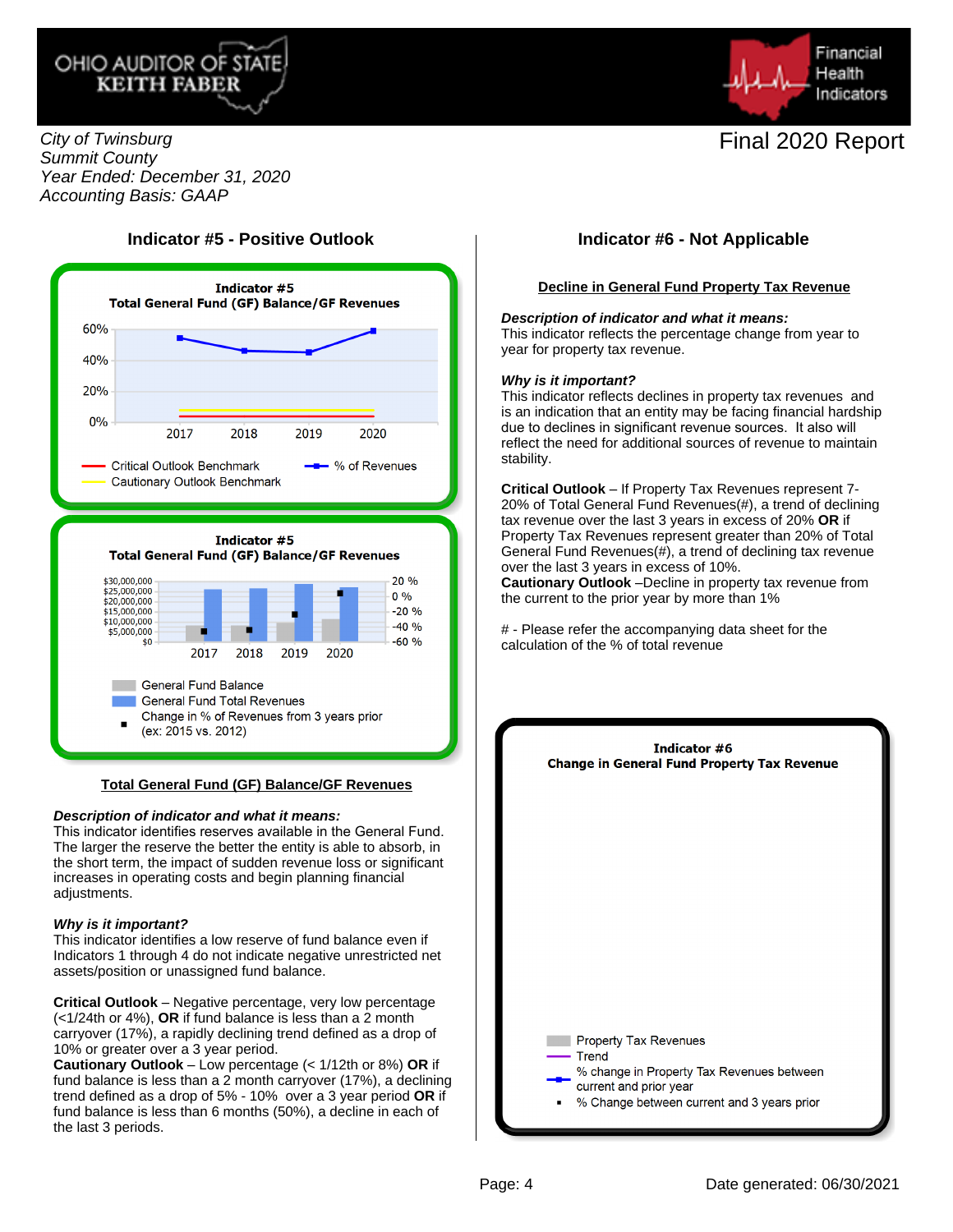



City of Twinsburg Summit County Year Ended: December 31, 2020 Accounting Basis: GAAP

## **Indicator #7 - Cautionary Outlook Indicator #8 - Positive Outlook**

### **Decline in General Fund Income Tax Revenue**

#### **Description of indicator and what it means:**

This indicator reflects the percentage change from year to year for income tax revenues.

#### **Why is it important?**

This indicator reflects declines in this revenue type and is an indication that an entity may be facing financial hardship due to declines in significant revenue sources. It also will reflect the need for additional sources of revenue to maintain stability.

**Critical Outlook** – If Income Tax Revenues represent 7-20% of Total General Fund Revenues(#), a trend of declining tax revenue over the last 3 years in excess of 20% **OR** if Income Tax Revenues represent greater than 20% of Total General Fund Revenues(#), a trend of declining tax revenue over the last 3 years in excess of 10%

**Cautionary Outlook** – Decline in income tax revenue from the current to the prior year by more than 1%

# - Please refer the accompanying data sheet for the calculation of the % of total revenue





#### **Percentage of General Fund Revenues that Exceed General Fund Expenditures**

#### **Description of indicator and what it means:**

This indicator is calculated as total General Fund revenues less total General Fund expenditures, divided by total General Fund revenues. It will provide an indication of operating deficits and the size of the operating deficit compared to the current year budget. An operating deficit is the difference between revenues and expenditures. If expenditures exceed revenues, an operating deficit exists.

#### **Why is it important?**

This indicator is important because it reflects if an operating deficit exists, but also emphasizes the size of the deficit as compared to the current year's budget. This is an indication of the shortage in the current budget. A trend of operating deficits indicates potential financial hardship.

**Critical Outlook** – Negative percentage **Cautionary Outlook** – Low percentage (< 1/20th or 5%)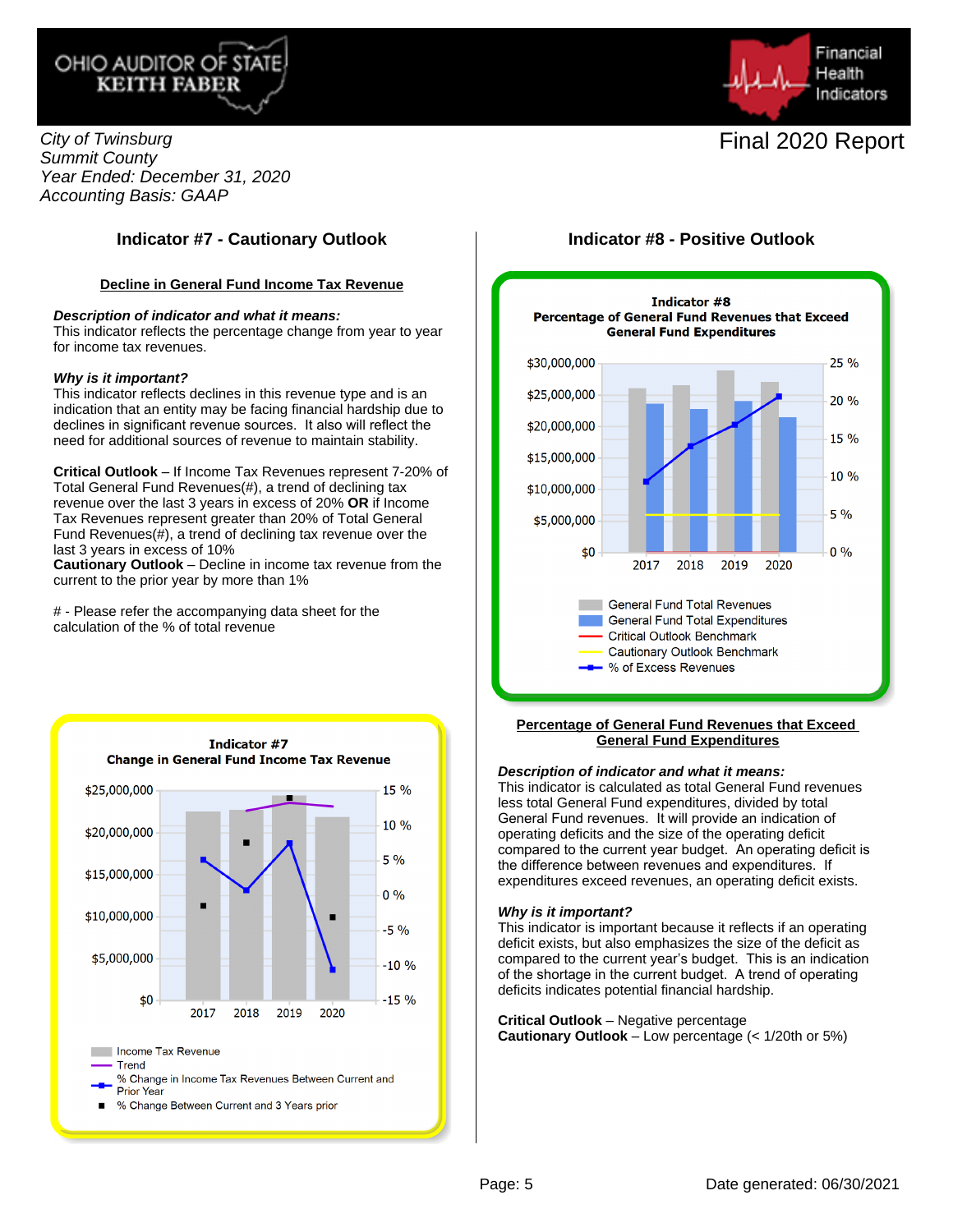



City of Twinsburg Summit County Year Ended: December 31, 2020 Accounting Basis: GAAP





#### **General Revenues of GTA / Net Expenses of GTA**

#### **Description of indicator and what it means:**

The ratio of this indicator reflects coverage of net expenses by general revenues. This indicator determines if, on a government-wide basis, expenses are exceeding revenues. For example, local taxes, unrestricted revenues (e.g. investment earnings) and unrestricted grants should be sufficient to meet expenses not covered by program revenues. Net Expense is total expense less program revenues. Program revenues include charges for services (e.g. fees and fines), operating grants and capital grants.

#### **Why is it important?**

This indicator is important to be aware if a shortage in revenues to cover expenses exists. A declining trend would indicate fiscal stress.

**Critical Outlook** – Ratio less than 100% **Cautionary Outlook** – Declining trend of at least 3 years

### **Indicator #9 - Positive Outlook Indicator #10 - Positive Outlook**

#### **General Fund Intergovernmental Revenues as a Percentage of Total General Fund Revenues**

#### **Description of indicator and what it means:**

This indicator will reflect an over-reliance on intergovernmental revenues which are subject to state and federal budget cuts. A high percentage suggests the entity is heavily reliant on external governmental organizations for grants, entitlements, or shared revenues; and therefore, vulnerable to decreases in these revenue sources.

#### **Why is it important?**

It is important to be aware of the percentage of total revenues that are not considered "own-source," or local sources of revenue. Understanding the percentage of total revenues derived from intergovernmental sources is important when trying to maintain fiscal stability while dealing with an economic downturn.

**Critical Outlook** – Ratio greater than 20% **Cautionary Outlook** – Ratio between 15% - 20%

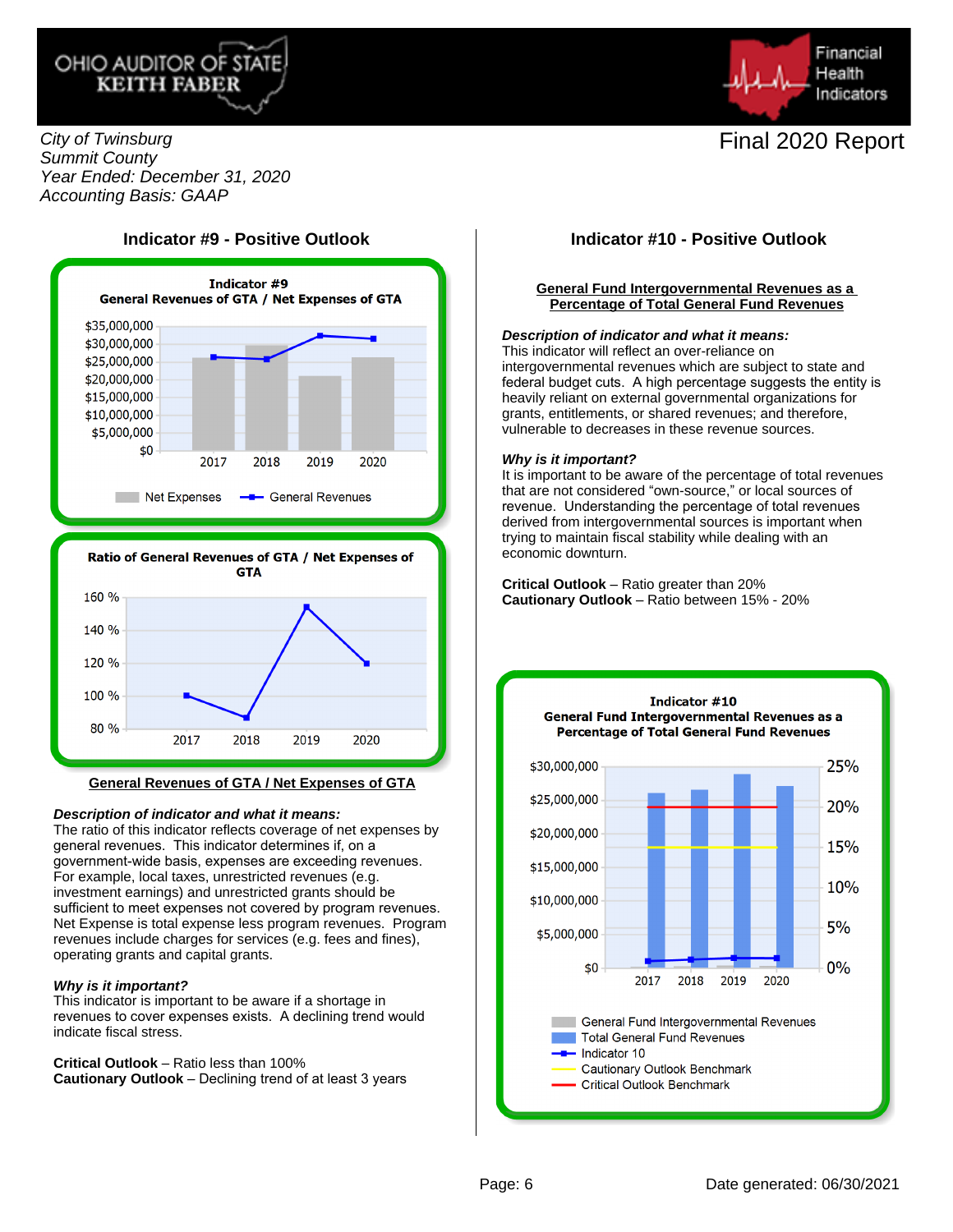



City of Twinsburg Summit County Year Ended: December 31, 2020 Accounting Basis: GAAP

## **Indicator #11 - Positive Outlook Indicator #12 - Positive Outlook**

### **Condition of Capital Assets**

#### **Description of indicator and what it means:**

This indicator is accumulated depreciation as a percentage of depreciable capital assets. This indicator will identify apparent situations in which repair or replacement of the local government's capital assets will be necessary. A high percentage indicates capital assets replacement is imminent, and the entity may be delaying replacement of capital assets or significant repairs for cash flow purposes.

#### **Why is it important?**

When an entity delays improving or replacing capital assets in order to maintain cash flows for other purposes, improvements and replacements become absolutely necessary and may contribute to financial hardship on an already strained budget.

**Critical Outlook** – Ratio greater than 70% **Cautionary Outlook** – Ratio between 50% - 70%





#### **Debt Service Expenditures / Total Revenues**

#### **Description of indicator and what it means:**

This indicator is total debt service expenditures divided by total revenues (for all governmental funds). This indicator identifies the percentage of the budget used/needed for repayment of debt.

#### **Why is it important?**

Higher debt service expenditures to total revenues is unfavorable since the entity spends more of its current budget on debt repayment. An increasing trend of debt service expenditures to total revenues may mean the percentage of budget dedicated to debt payments is increasing; and therefore, less revenue will be available for capital asset repair/replacement or meeting current operating demands.

**Critical Outlook** – Ratio greater than 15% **Cautionary Outlook** – Ratio between 12% - 15%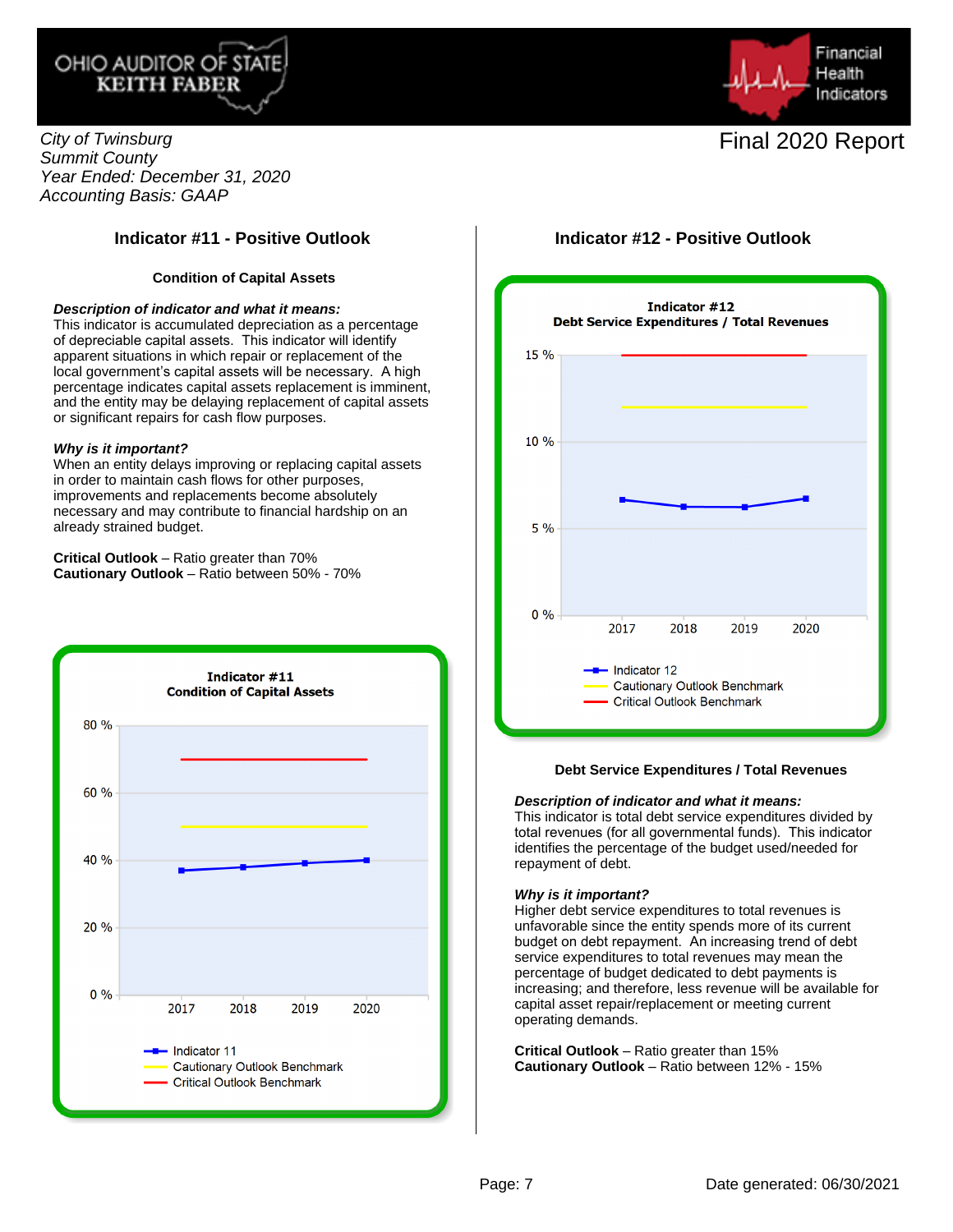



City of Twinsburg Summit County Year Ended: December 31, 2020 Accounting Basis: GAAP

### **Average Daily Expenses or Expenditures Ratio (Indicators 13, 14 & 15)**

#### **Description of indicator and what it means:**

Indicators 13, 14 and 15 identify the number of days the local government's unrestricted net assets/position, unassigned fund balance, and cash and investments will sustain the entity. The indicators are based on the daily average expenses/expenditures.

#### **Why is it important?**

These indicators are important because they identify the number of days the entity may operate using their unrestricted net assets/position, unassigned fund balance, and cash and investments. The fewer days the entity can operate, the more financial stress they are under. These indicators provide an early indication of an entity's need to adjust their financial/expenditure planning.

**Critical Outlook**– Zero days or below **Cautionary Outlook** – Less than 30 days



## **Indicator #14 - Positive Outlook**



## **Indicator #15 - Positive Outlook**

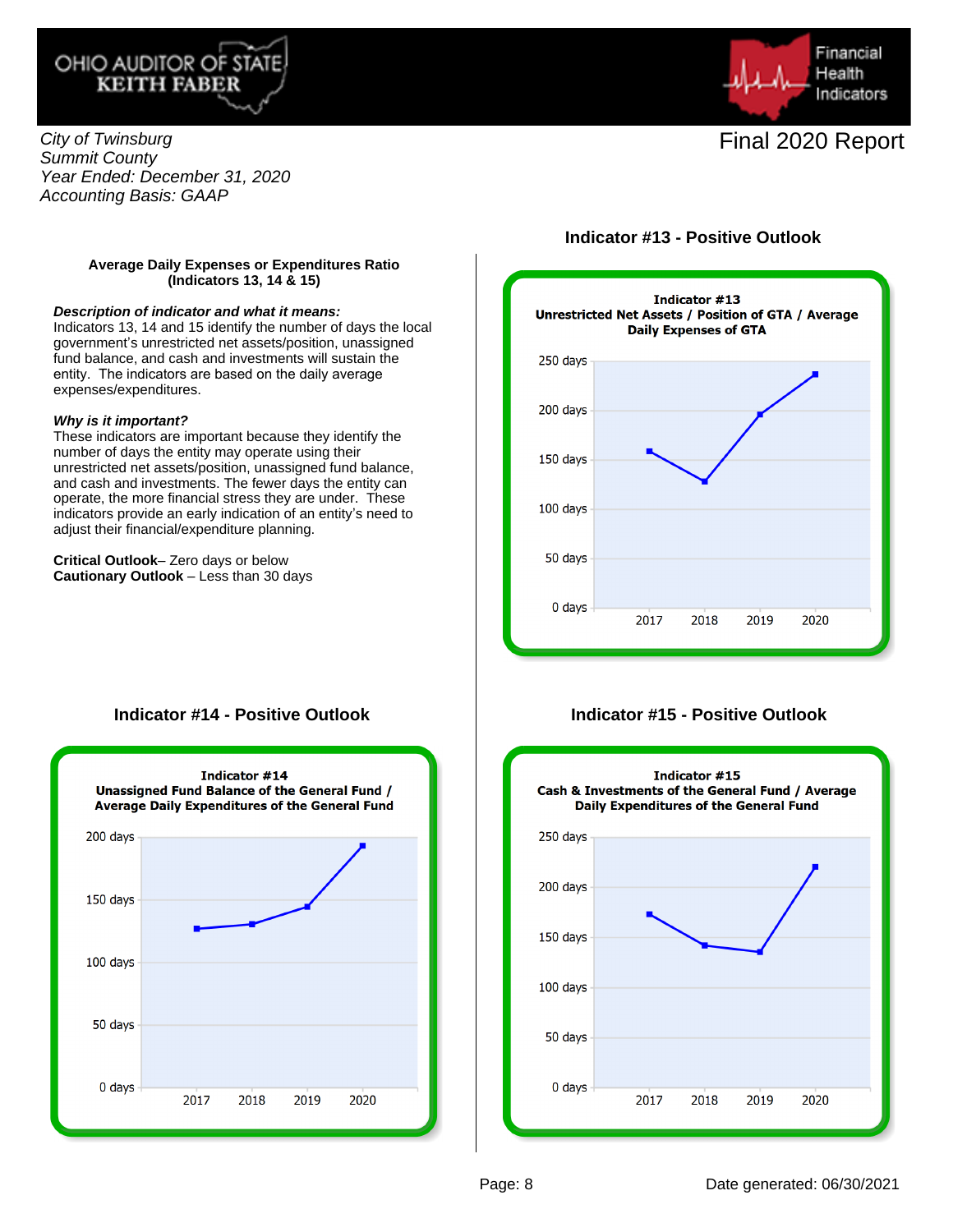



City of Twinsburg Summit County Year Ended: December 31, 2020 Accounting Basis: GAAP

## **Indicator #16 - Positive Outlook**



#### **Total Liabilities-to-Net Assets/Position**

#### **Description of indicator and what it means:**

This indicator is the ratio of total liabilities of GTA divided by total net assets/position of GTA and indicates the percentage of every dollar of resources available for providing public services that is owed by the entity.

#### **Why is it important?**

This indicator identifies entities that are overextended in terms of the percentage of every dollar which is owed to others.

**Critical Outlook** – Negative ratio (which indicates negative net assets) **OR** ratio greater than 70% **Cautionary Outlook** – Ratio between 50% - 70%

### **Indicator #17 - Positive Outlook**

### **Budgetary Non-Compliance and/or Unreconciled/Unauditable Financial Records?**

#### **Description of indicator and what it means:**

This indicator identifies if an entity's recent audit reports include budgetary non-compliance and/or unreconciled/unauditable financial records. Results are presented for the four (4) most recently audited years; however, the indicator #17 determination is only based on the current and prior two (2) audited years.

#### **Why is it important?**

This indicator will reflect if an entity is not complying with Ohio budgetary law and/or proper accounting methods. Maintaining accurate, reconciled accounting records and adherence to Ohio budgetary law is a significant factor in maintaining fiscal stability.

**Critical Outlook** – Direct and material audit finding(s) described above for the current and prior two audit years

**Cautionary Outlook** – Direct and material audit finding(s) described above for the current audited year

| Indicator #17<br><b>Budgetary Non-Compliance</b><br>and/or Unreconciled/Unauditable Financial<br>Records? |                   |
|-----------------------------------------------------------------------------------------------------------|-------------------|
| <b>Audited Year End</b>                                                                                   | <b>Applicable</b> |
| 2020                                                                                                      | N٥                |
| 2019                                                                                                      | Nο                |
| 2018                                                                                                      | Nο                |
| 2017                                                                                                      | N٥                |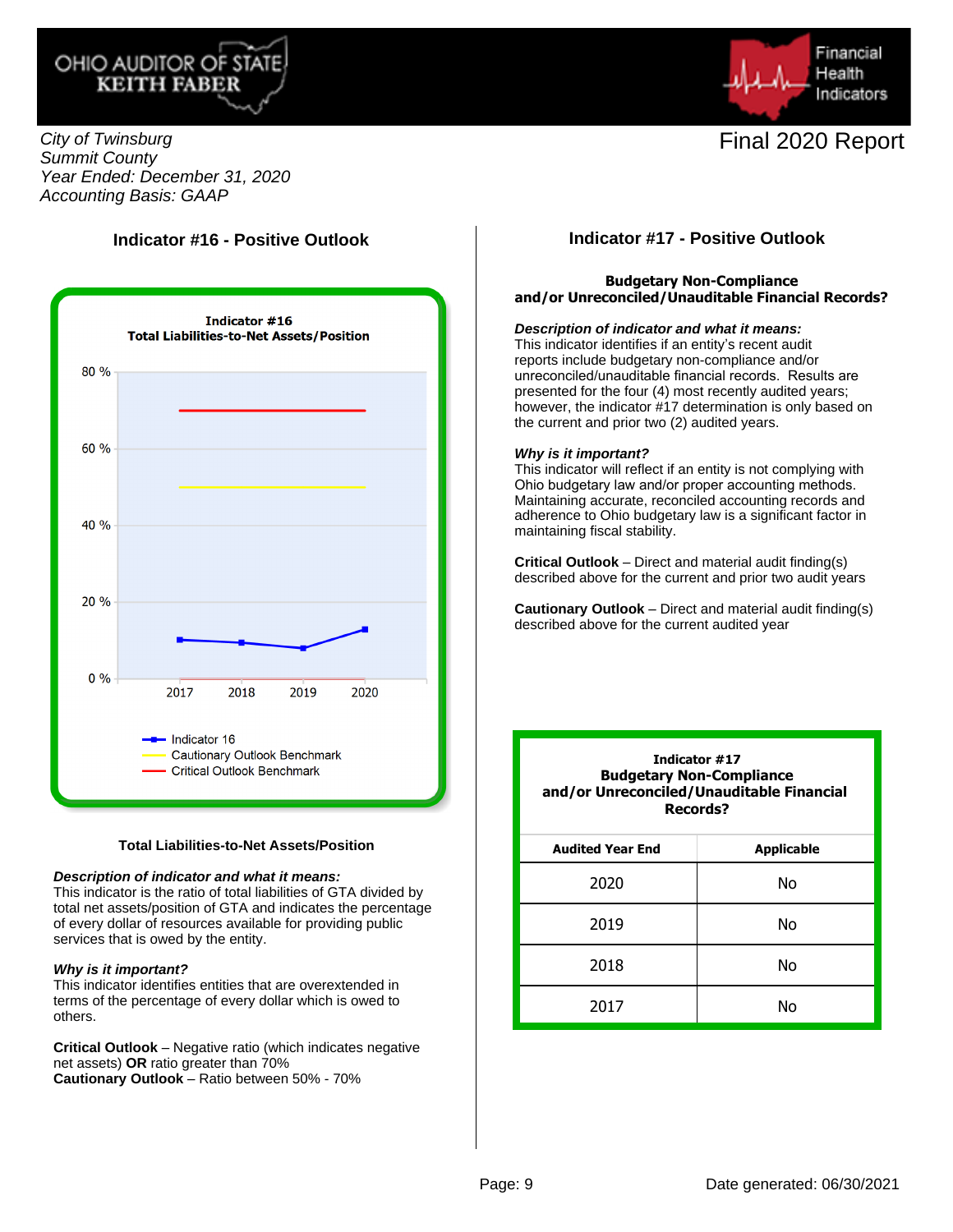



City of Twinsburg Summit County Year Ended: December 31, 2020 Accounting Basis: GAAP

**FHI Analysis** – To assist with analysis of the entity's overall financial health, the graph below presents the current year FHIs in color-order beginning with the number of critical outlook (red) FHIs on the left, followed by the number of cautionary outlook (yellow) FHIs, positive outlook (green) FHIs and not applicable (black) FHIs. Please refer to the information blocks below to determine if the FHIs indicate the entity may be experiencing fiscal stress or, without a course correction, may experience fiscal stress in two to three years.



## Financial Health Indicators at a Glance History:



Please refer to each year's FHI report and datasheet for detailed information